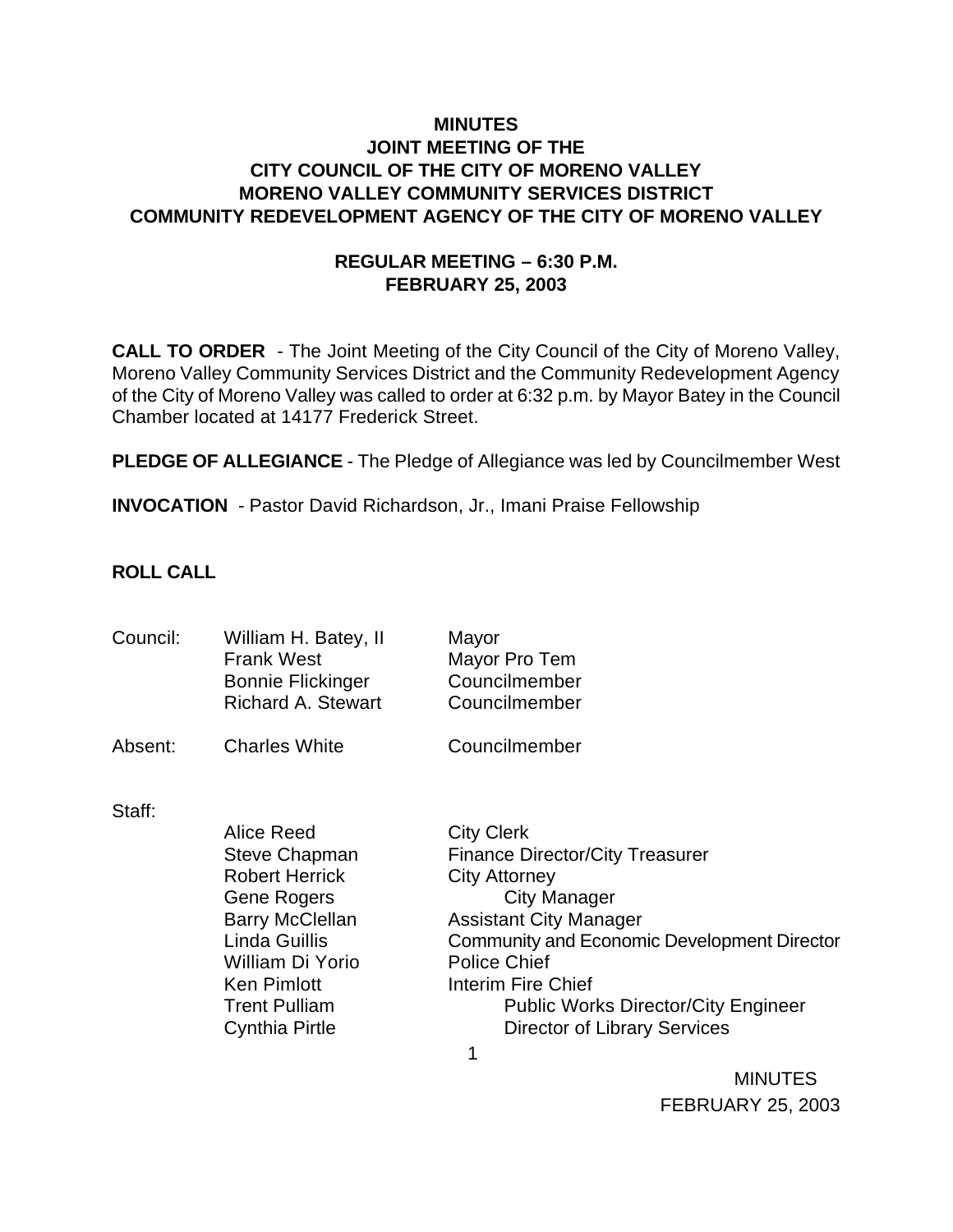George Price Director of Parks and Recreation

# **JOINT CONSENT CALENDARS (SECTIONS A-C) OF THE CITY COUNCIL OF THE CITY OF MORENO VALLEY, MORENO VALLEY COMMUNITY SERVICES DISTRICT, AND COMMUNITY REDEVELOPMENT AGENCY OF THE CITY OF MORENO VALLEY**

Mayor Pro Tem Batey opened the agenda items for the Consent Calendars for public comments.

Ray Hosman – Address matter of record (Item A7)

1) Police Services Study

Mayor Pro Tem West made a motion, seconded by Councilmember Stewart to approve the Consent Calendars in their entireties. Motion carried 4-0-1, Councilmember White absent. Roll call vote.

## **A. CONSENT CALENDAR** - **CITY COUNCIL**

- A1. ORDINANCES FIRST READING BY TITLE ONLY Waived reading of all Ordinance Introductions and read by title only.
- A2. GRANTING OF TITLE INTERESTS TO RIVERSIDE COUNTY TRANSPORTATION COMMISSION FOR STATE HIGHWAY ROUTE 60 RIGHT-OF-WAY PURPOSES Authorized the Mayor to execute the Quitclaim Deed for the City's interest in the southerly 15 feet of Lot 44 of the Sunnymead Orchard Farms Tract that was reserved for State Highway 60 right-of-way purposes, to Riverside County Transportation Commission (RCTC) and return the fully executed Quitclaim Deed to RCTC for acceptance and processing.
- A3. RESOLUTION NO. 2003-08, A RESOLUTION OF THE CITY COUNCIL OF THE CITY OF MORENO VALLEY AUTHORIZING ACCEPTANCE OF THE PUBLIC RIGHT-OF-WAY IMPROVEMENTS CONSTRUCTED BY THE MORENO VALLEY UNIFIED SCHOOL DISTRICT AS COMPLETE AND ACCEPTING LASSELLE STREET AND JOHN F. KENNEDY DRIVE INTO THE CITY MAINTAINED STREET SYSTEM (MORENO VALLEY UNIFIED SCHOOL DISTRICT)

Approved Resolution No. 2003-008 authorizing acceptance of the public right-of-way improvements constructed by Moreno Valley Unified School District as complete and accepting Lasselle Street and John F. Kennedy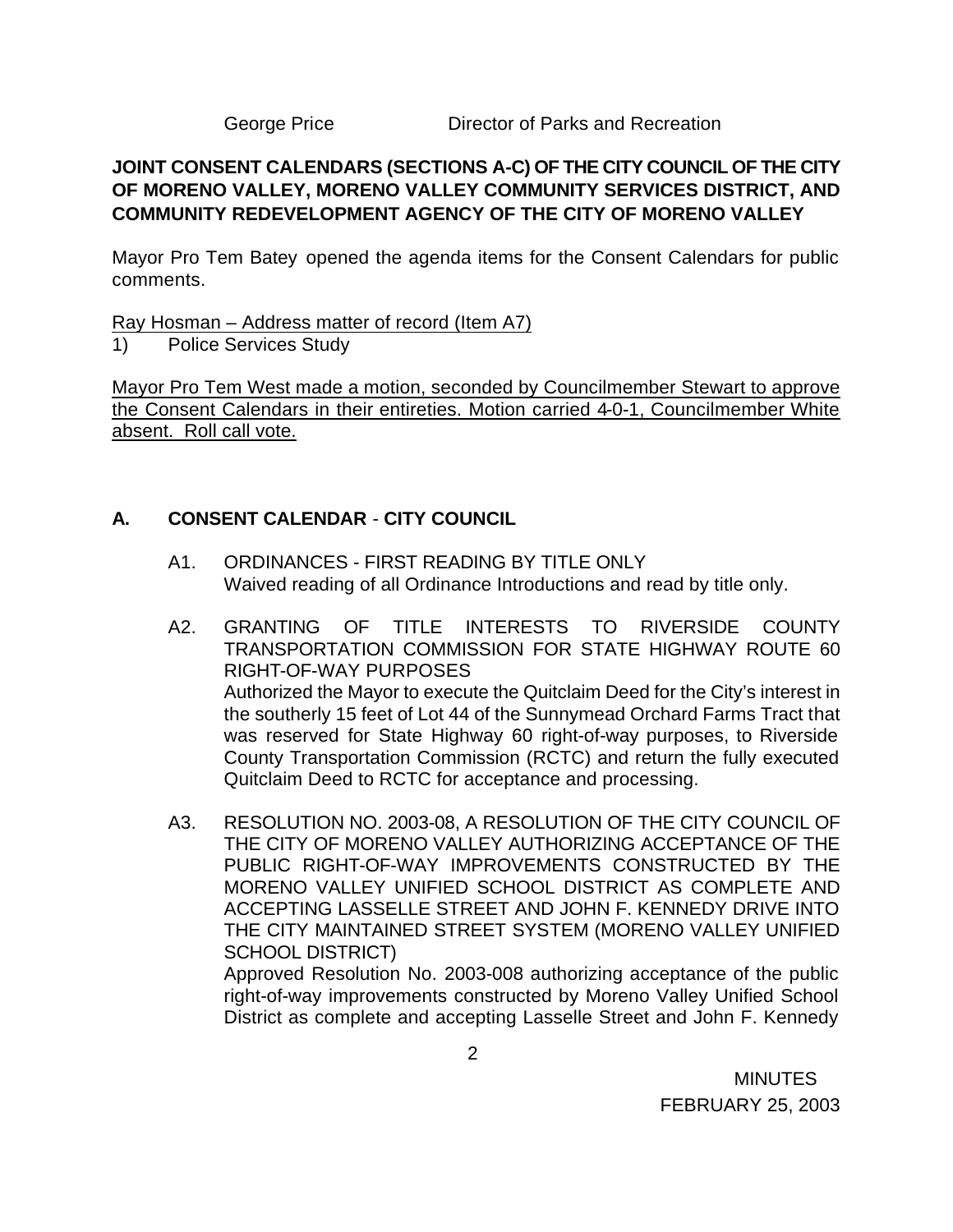Drive into the City Maintained Street System.

Resolution No. 2003-08

 A Resolution of the City Council of the City of Moreno Valley, California, Authorizing the Acceptance of the Public Right-of-Way Improvements as Complete Within the Vista Del Lago High School Project, and Accepting Lasselle Street and John F. Kennedy Drive into the City Maintained Street System

- A4. APPROVAL OF FINAL MAP 23553-5 AND 23553-6 SINGLE FAMILY RESIDENTIAL PROJECTS AND ACCEPT AGREEMENTS & BONDS FOR PUBLIC RIGHT-OF-WAY IMPROVEMENTS, EAST SIDE OF PIGEON PASS ROAD, NORTH OF SUNNYMEAD RANCH PARKWAY (MV DEVELOPMENT, LLC) Approved Final Maps 23553-5 & 23553-6, authorized the City Clerk to sign the maps and transmit said maps to the County Recorder's Office for recordation; accepted the bonds and Agreement for Public Improvements for each final map; authorized the Mayor to execute the agreements; and directed the City Clerk to forward the signed agreements to the County Recorder's Office for recordation.
- A5. MINUTES REGULAR MEETING OF FEBRUARY 11, 2003 Approved as submitted.
- A6. RESOURCE INCREASES TO ADJUST TO SUSTAINED INCREASED SERVICE DEMAND IN THE TRANSPORTATION ENGINEERING DIVISION Approved the addition of one (1) Senior Civil Engineer in the Transportation Engineering Division of the Public Works Division of the Public Works Department and appropriated \$32,217 from General Fund Unreserved Fund balance for Public Works/Transportation Engineering Division personnel services for the remainder of FY 2002/03 to Public Works/Transportation Engineering Division 010.531.
- A7. POLICE SERVICES STUDY CONSULTANT Retained Maximus, Inc. as consultant for the police services contract study.

# **B. CONSENT CALENDAR** - **COMMUNITY SERVICES DISTRICT**

B1. ORDINANCES - FIRST READING BY TITLE ONLY Waived reading of all Ordinance Introductions and read by title only.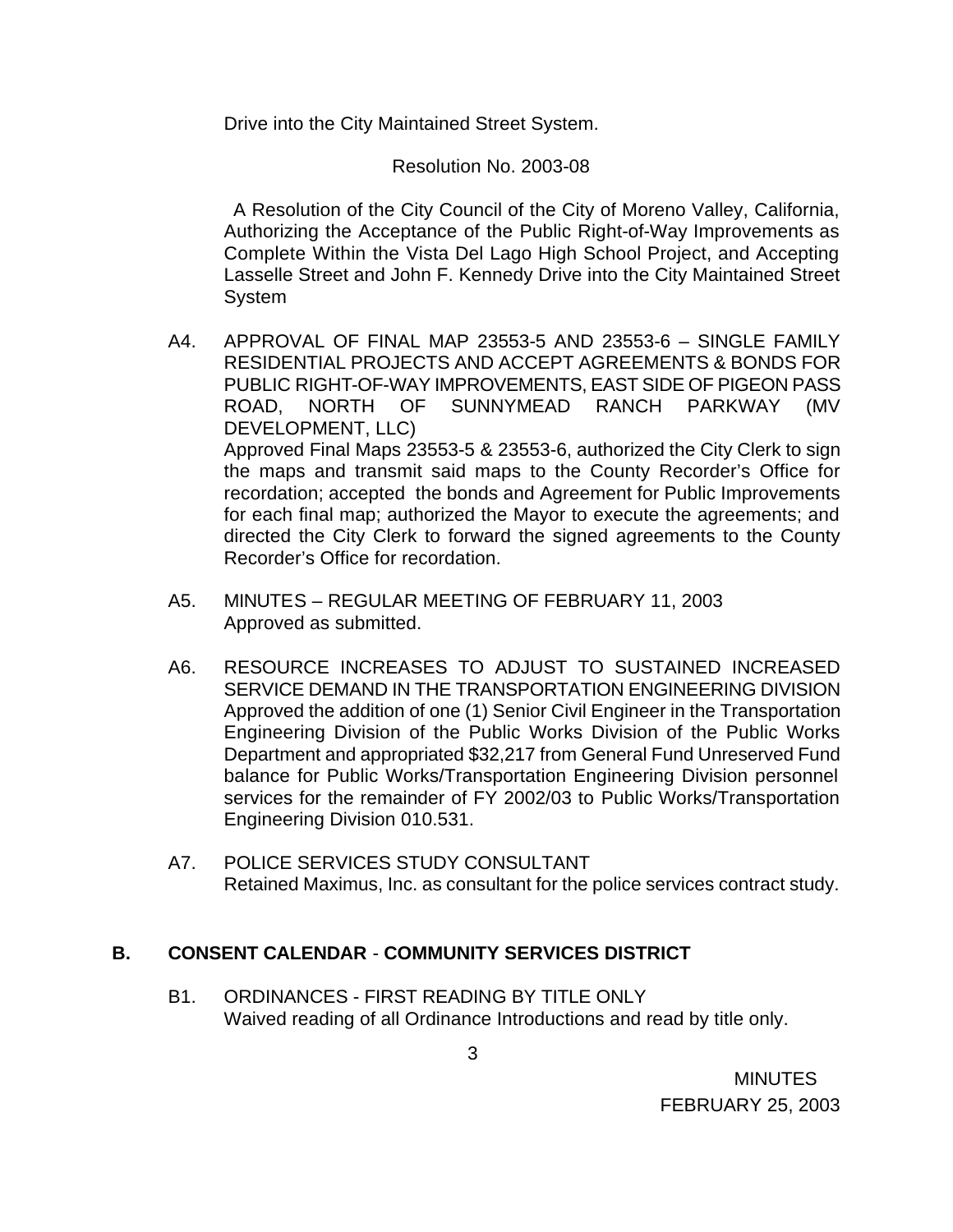B2. RESOLUTION NO. CSD 2003-03, ZONE M (COMMERCIAL/INDUSTRIAL IMPROVED MEDIAN MAINTENANCE) Rescinded Resolution No. CSD 2003-02, because it does not comply with the 30-day statutory time frame required between the adoption of the resolution of intent to form a zone and the date set in the resolution to hold the public hearing for formation of CSD Zone M (Commercial/Industrial Improved Median Maintenance) in accordance with the California Government Code 61773; and approved and adopted Resolution No. CSD 2003-03, for the purpose of expressing the intent of the CSD Board of Directors to hold a public hearing to establish CSD Zone M (Commercial/Industrial Improved Median Maintenance)

### Resolution No. CSD 2003-03

A Resolution of the Moreno Valley Community Services District of the City of Moreno Valley, California, Expressing the Intent of the Board to Hold a Hearing on the Proposal to Establish Zone M within the District for the Purpose of Furnishing Commercial/Industrial Median Maintenance

B3. MINUTES – REGULAR MEETING OF FEBRUARY 11, 2003 Approved as submitted.

### **C. CONSENT CALENDAR** - **COMMUNITY REDEVELOPMENT AGENCY**

- C1. ORDINANCES FIRST READING BY TITLE ONLY Waived reading of all Ordinance Introductions and read by title only.
- C2. MINUTES REGULAR MEETING OF FEBRUARY 11, 2003 Approved as submitted.

### **D. PUBLIC HEARINGS**

D1. PUBLIC HEARING FOR INCLUSION OF TENTATIVE TRACT 30233 (AND ALL AFFECTED PHASES) INTO THE COMMUNITY SERVICES DISTRICT ZONE B (RESIDENTIAL STREET LIGHTING) PROGRAM – SOUTH OF JOHN F. KENNEDY DRIVE BETWEEN CHAMPIONSHIP DRIVE AND CACTUS AVENUE

President Batey opened the public testimony portion of the public hearing; there being none, public testimony was closed.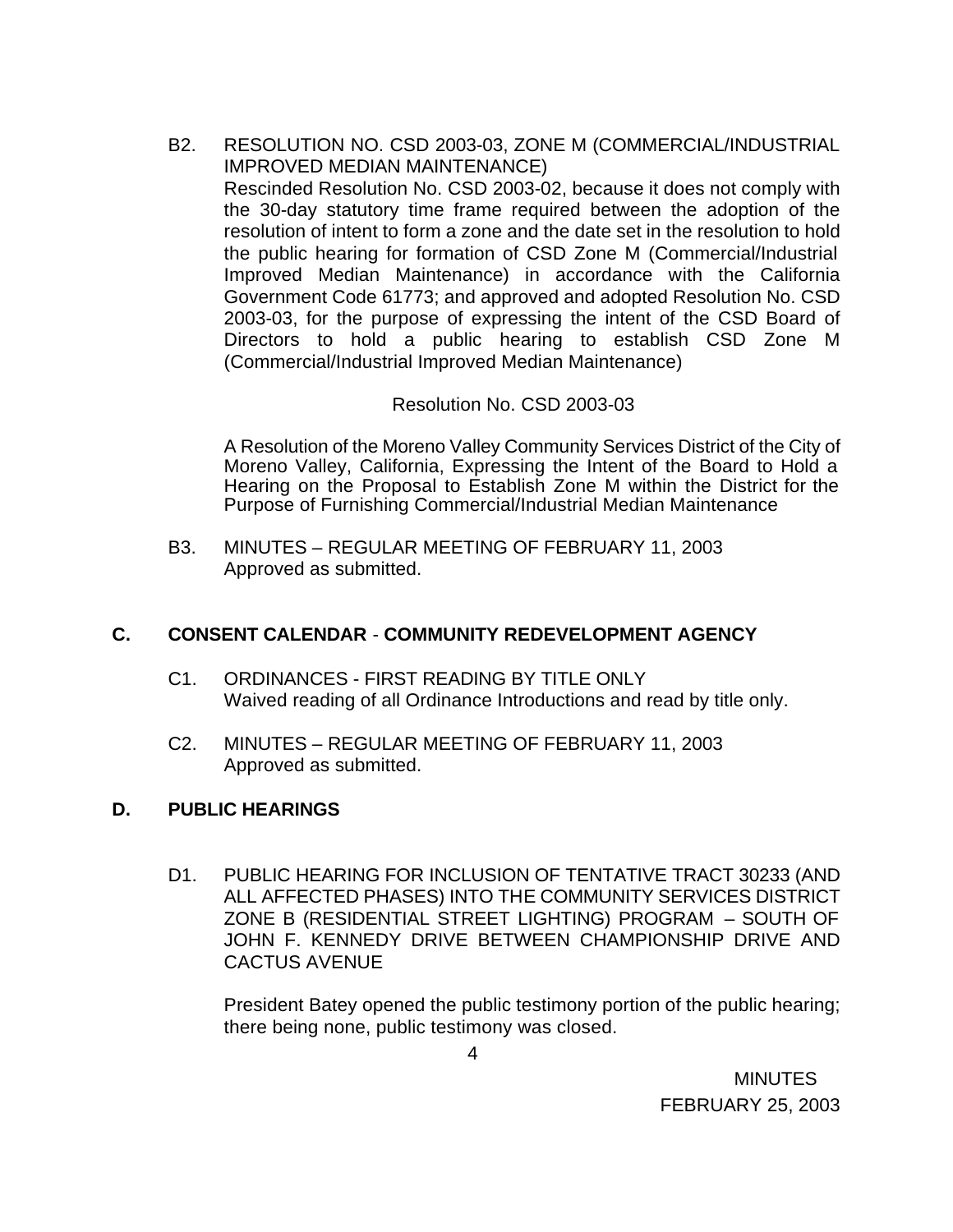President Batey directed the Secretary to tabulate the mail ballots.

The Secretary announced the results as follows:

Tract 30233 – Yes

Boardmember Flickinger made a motion, seconded by Boardmember Stewart to verify and accept the results of the mail ballot proceeding as identified on the Official Tally Sheet and Assessor Parcel Number (APN) listing; receive and file with the City Clerk's Office the accepted Official Tally Sheet and APN listing; and authorize and impose the CSD Zone B charge. Motion carried 4-0-1, Boardmember White absent. Roll call vote.

D2. PUBLIC HEARING FOR INCLUSION OF TENTATIVE TRACT 30232 (AND ALL AFFECTED PHASES) INTO THE COMMUNITY SERVICES DISTRICT ZONE B (RESIDENTIAL STREET LIGHTING) PROGRAM – SOUTH OF CACTUS AVENUE/JOHN F. KENNEDY DRIVE AND EAST OF CHAMPIONSHIP DRIVE

President Batey opened the public testimony portion of the public hearing; there being none, public testimony was closed.

President Batey directed the Secretary to tabulate the mail ballots.

The Secretary announced the results as follows:

Tract 30232 – Yes

Boardmember Flickinger made a motion, seconded by President Batey to verify and accept the results of the mail ballot proceeding as identified on the Official Tally Sheet and Assessor Parcel Number (APN) listing; receive and file with the City Clerk's Office the accepted Official Tally Sheet and APN listing; and authorize and impose the CSD Zone B charge. Motion carried 4-0-1, Boardmember White absent. Roll call vote.

### **AGENDA ORDER**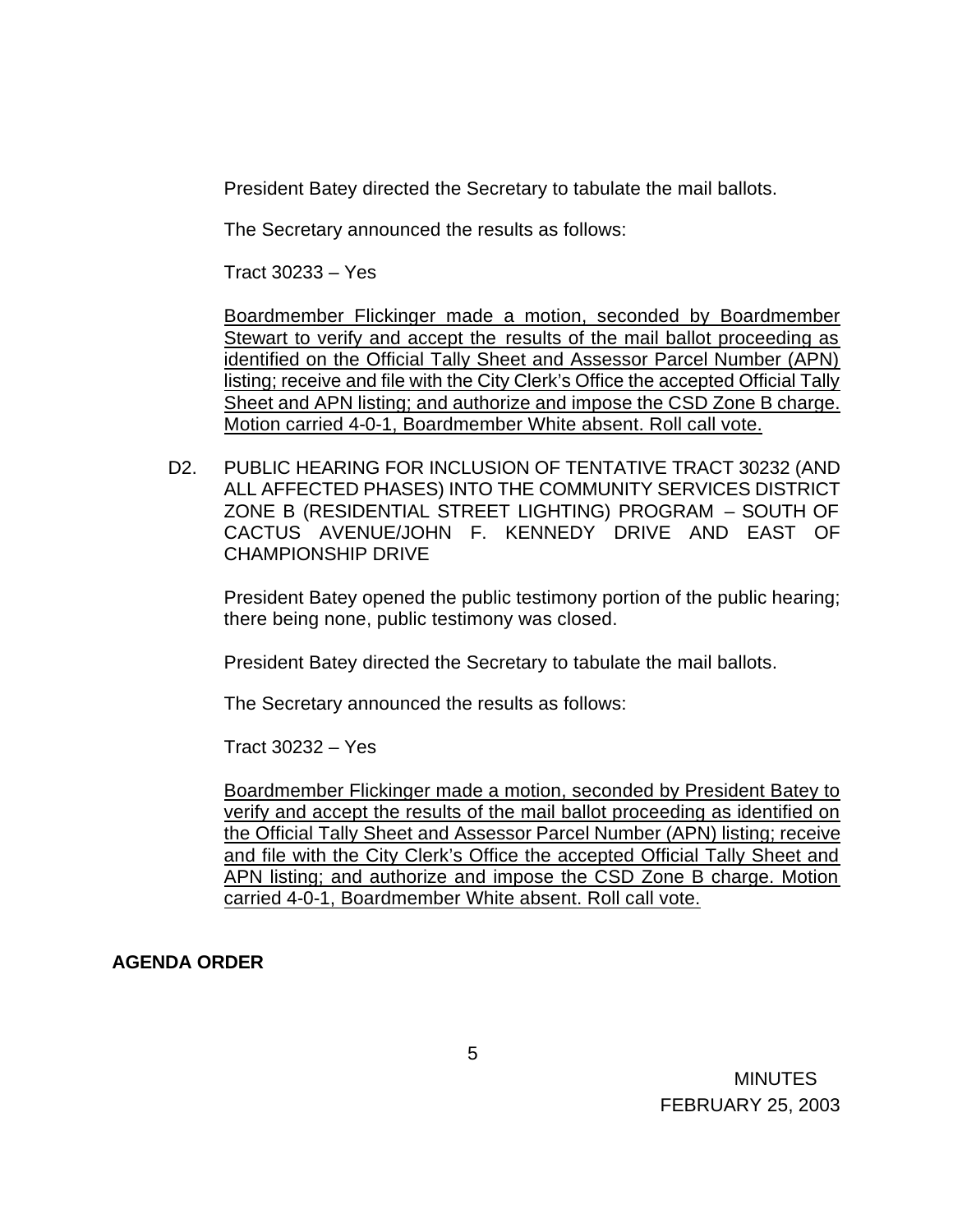- D4. PUBLIC HEARINGS REGARDING A GENERAL PLAN AMENDMENT AND RELATED APPLICATIONS
	- **A.** A PUBLIC HEARING TO REVIEW THE APPLICATIONS BY WINCHESTER AND ASSOCIATES FOR A GENERAL PLAN AMENDMENT (PA02-0089) AND CHANGE OF ZONE (PA02-0090) TO CHANGE THE DESIGNATION FROM COMMUNITY COMMERCIAL (CC) TO RESIDENTIAL, 15 UNITS PER ACRE (R15) ON A 1.90 ACRE SITE ON THE SOUTH SIDE OF HEMLOCK AVENUE, WEST OF PERRIS BOULEVARD

Mayor Batey opened the public testimony portion of the public hearing; there being none, public testimony was closed.

Councilmember Flickinger made a motion, seconded by Mayor Batey to adopt a Negative Declaration for items D4(a) and D4(b). Motion carried 4-0- 1, Councilmember White absent. Roll call vote.

Councilmember Flickinger made a motion, seconded by Councilmember Stewart to adopt Resolution No. 2003-09 as amended, deleting parcels PA00-0035; PA00-0036; and PA00-0037, the  $3<sup>rd</sup>$  and  $4<sup>th</sup>$  Whereases and Sections 3 and 4 of the Resolution. Motion carried 4-0-1, Councilmember White absent. Roll call vote.

Councilmember Flickinger made a motion, seconded by Mayor Batey to introduce City Council Ordinance No. 619, approving (1) PA02-0090, a request to change the zoning classifications for certain property to Residential 15 as described in the Ordinance. Motion carried 4-0-1, Councilmember White absent. Roll call vote.

### Ordinance No. 619

An Ordinance of the City Council of the City of Moreno Valley, California, Approving a Zone Change from Community Commercial to Residential 15 on 1.90 Acres on the South Side of Hemlock Avenue and West of Perris Boulevard

**B.** A PUBLIC HEARING REGARDING A GENERAL PLAN AMENDMENT (PA02-0047) CHANGE OF ZONE (PA02-0048) AND CONDITIONAL USE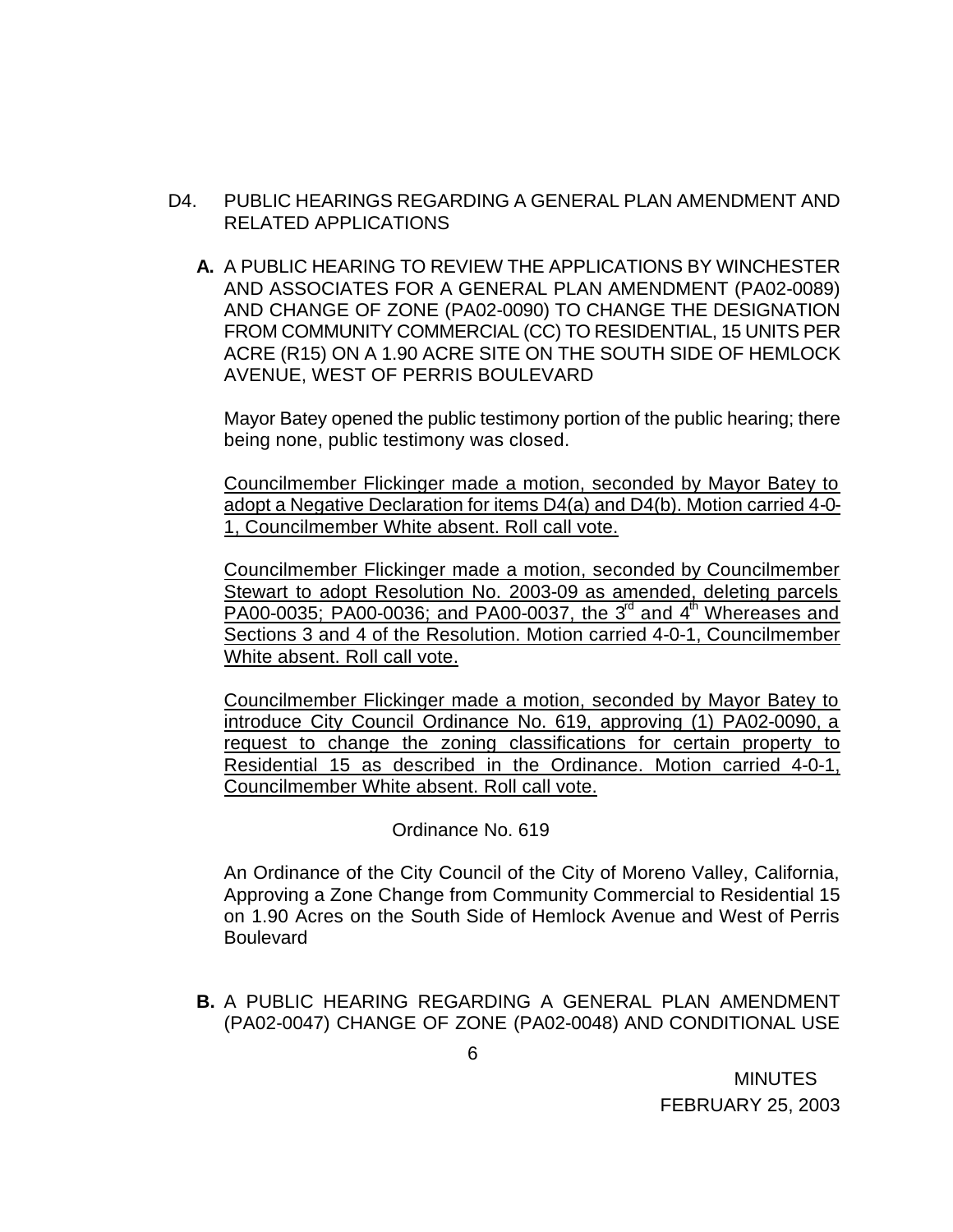PERMIT (PA02-0049) FOR A TENTATIVE TRACT MAP TO SUBDIVIDE A 42.27 ACRE PARCEL INTO 67 SINGLE-FAMILY RESIDENTIAL LOTS AND VARIOUS LETTERED OPEN SPACE LOTS, LOCATED ON THE NORTHWEST AND NORTHEAST CORNERS OF HIGHWAY 60 AND OLIVER STREET AND THE NORTHWEST CORNERS OF MORENO BEACH DRIVE AND HEMLOCK STREET

Mayor Batey opened the public testimony portion of the public hearing; there being none, public testimony was closed.

Councilmember Flickinger made a motion, seconded by Councilmember Stewart to introduce City Council Ordinance No. 620, approving PA02-0047, a request to change the zoning classifications for certain property to Residential 2 as described in the Ordinance. Motion carried 4-0-1, Councilmember White absent. Roll call vote.

Ordinance No. 620

An Ordinance of the City Council of the City of Moreno Valley, California (PA02-0048), Amending the Official Atlas of Said City, Changing the Zone on A 33 Acre Portion of Property from Community Commercial (CC) To R-2 (Residential-2) Land Use District Located on the Northwest and Northeast Corners of Highway 60 and Oliver Street, North of Highway 60

Councilmember Flickinger made a motion, seconded by Councilmember Stewart to adopt City Council Resolution 2003-10, approving PA02-0049 (Tentative Tract Map), for 67 residential single-family lots and various open space lots as described in the Resolution. Motion carried 4-0-1, Councilmember White absent. Roll call vote.

Resolution No. 2003-10

A Resolution of the City Council of the City of Moreno Valley, California, Approving PA02-0049 (Tentative Tract Map No. 30636) For a 67 Lot Residential Single-Family Subdivision and Various Lettered Lots for the Purposes of Open Space on a 42.27 Acre Parcel of Land

**C.** A PUBLIC HEARING TO CONSIDER APPLICATIONS PA00-0035, PA00- 0036 AND PA00-0037: PA00-0035 AND PA00-0036 ARE PROPOSALS TO CHANGE THE GENERAL PLAN LAND USE AND ZONING DESIGNATIONS FROM RESIDENTIAL 2 (UP TO 2 DWELLINGS PER ACRE) AND HILLSIDE RESIDENTIAL TO RESIDENTIAL 3 (UP TO 3 DWELLINGS PER ACRE)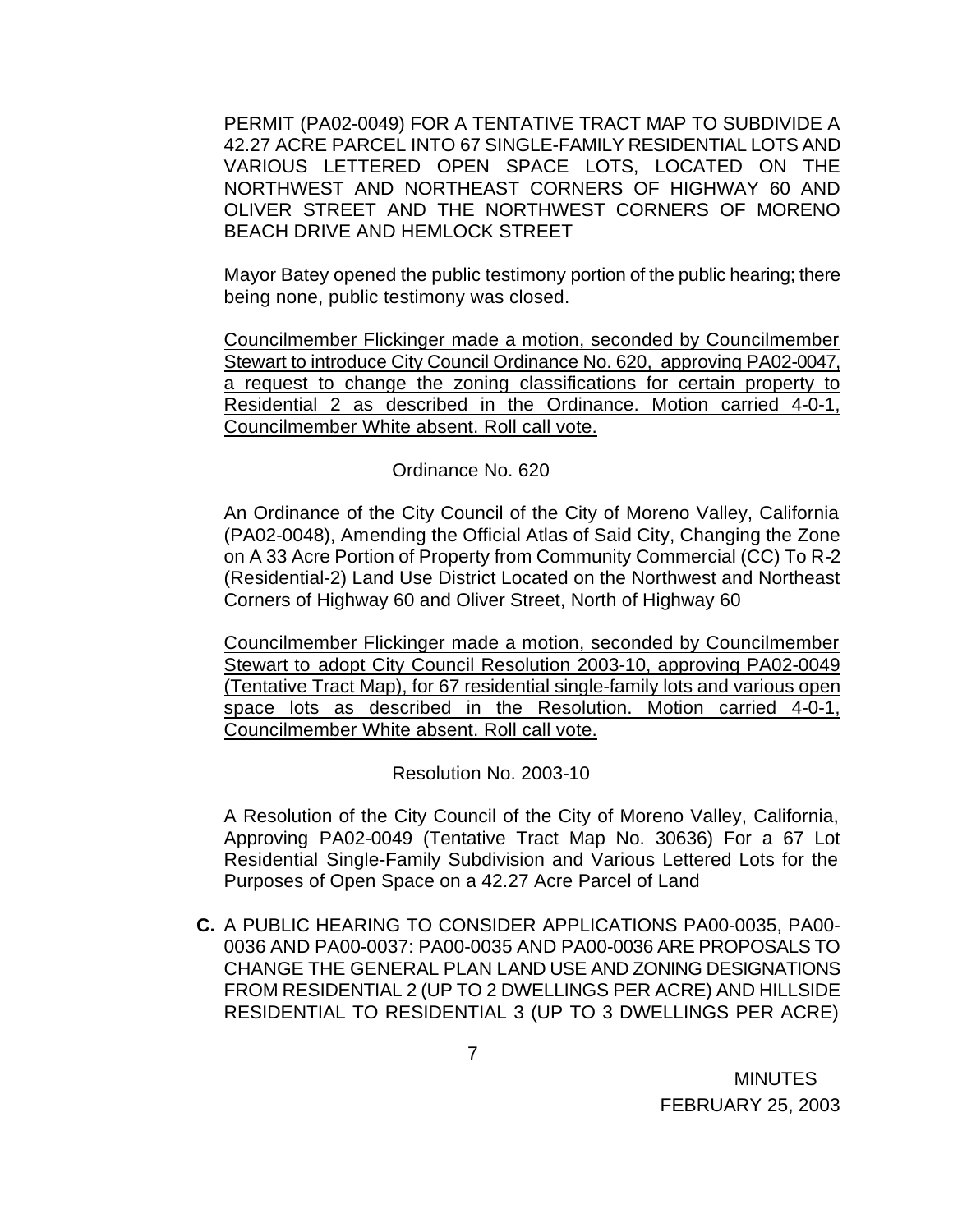AND OPEN SPACE (INVOLVING APPROXIMATELY 60 ACRES LOCATED BETWEEN CASEY ROAD AND MANZANITA AVENUE, EAST OF PERRIS BOULEVARD). PA00-0037 IS A PROPOSAL TO PREZONE AND ESTABLISH GENERAL PLAN LAND USE DESIGNATIONS OF RESIDENTIAL 3 AND OPEN SPACE PRIOR TO ANNEXATION TO THE CITY OF MORENO VALLEY (INVOLVING APPROXIMATELY 138 ACRES LOCATED AT THE NORTH END OF OLD PERRIS BOULEVARD, OUTSIDE OF THE CITY LIMITS)

Mayor Batey opened the public testimony portion of the public hearing; there being none, public testimony was closed.

Councilmember Stewart made a motion, seconded by Councilmember Flickinger to continue the Public Hearing including introduction of Ordinance No. 621 to a date uncertain. Motion carried 4-0-1, Councilmember White absent. Roll call vote.

## **RECESS; RECONVENE**

D5. A PUBLIC HEARING TO CONSIDER AMENDMENT TO FINAL MAP 23553- 4 – MODIFICATION OF OWNER'S STATEMENT AND EASEMENT DESIGNATION TO LETTERED LOT DESIGNATION – EAST SIDE OF PIGEON PASS ROAD, NORTH OF SUNNYMEAD BOULEVARD (MV DEVELOPMENT)

Mayor Batey opened the public testimony portion of the public hearing; there being none, public testimony was closed.

Councilmember Flickinger made a motion, seconded by Councilmember Stewart to approve a modification of the Owner's Statement and change the easement designation of the bio-filter area to a lettered lot, thereby allowing the developer to reserve ownership and eventual ownership in fee title by the Homeowners Association; and authorized the City Clerk to sign the map and transmit said map to the County Recorder's Office for recordation. Motion carried 4-0-1, Councilmember White absent. Roll call vote.

### F1. PUBLIC COMMENTS DURING CITY COUNCIL MEETINGS

Mayor Batey opened the agenda item for public comments; there being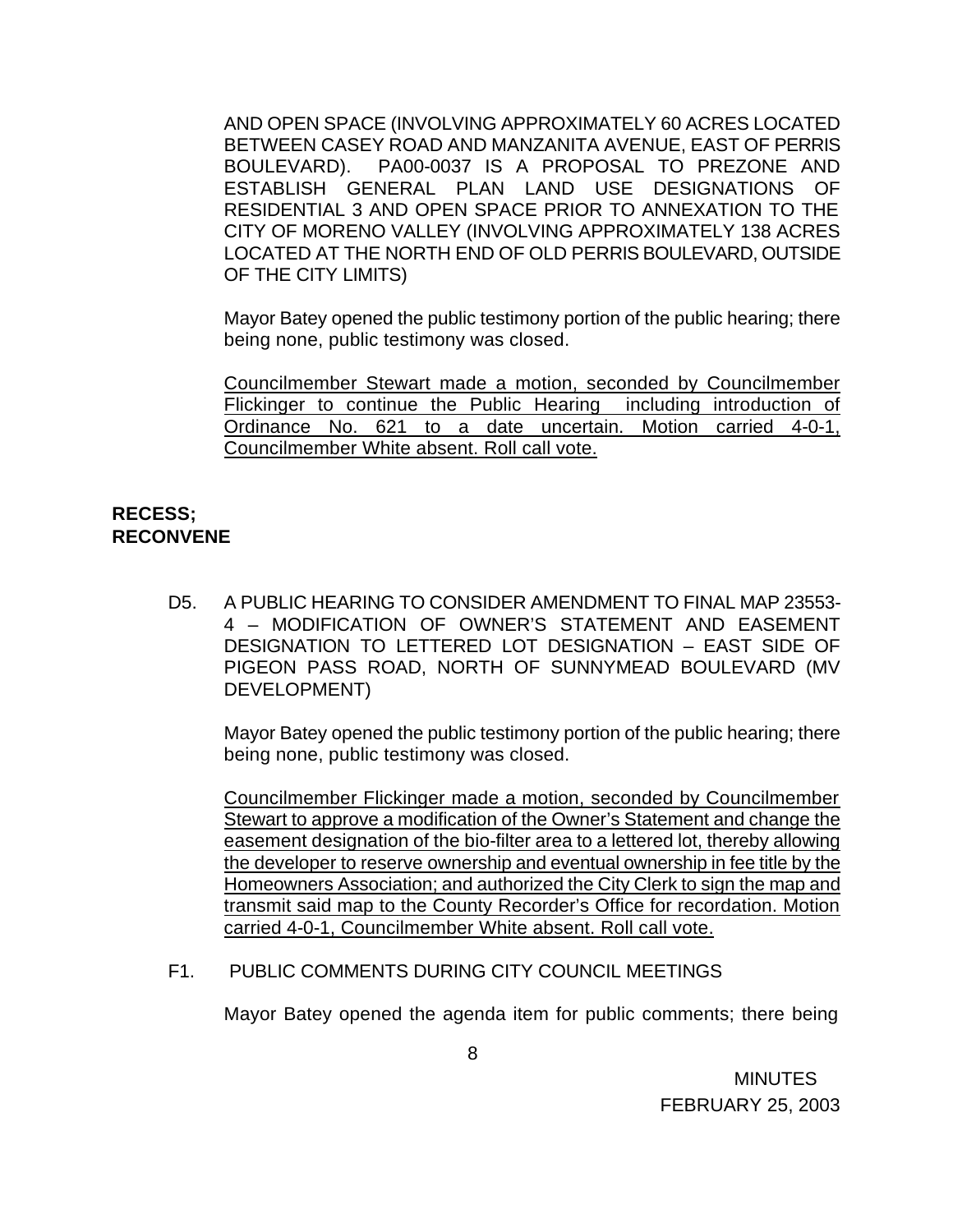none, public comments were closed.

Councilmember Stewart made a motion, seconded by Mayor Pro Tem West to continue the item to the regular City Council meeting of March 11, 2003. Motion carried 4-0-1, Councilmember White absent. Roll call vote.

### F3. LIBRARY BOND ACT APPLICATION APPROVAL

Mayor Batey opened the agenda item for public comments, which were received from Ray Hosman; Pete Bleckert; and Richard Adams.

Councilmember Flickinger made a motion, seconded by Mayor Pro Tem West to approve an application to the California Public Library Construction and Renovation Board for grant funding for the construction of a 68,000 square foot New Main Library to be located on the Civic Center site and authorized said application to be submitted in the second funding cycle by the deadline date of March 28, 2003 and adopt Resolution No. 2003-11, certifying project budget, local funding commitment, supplemental funds, and public library operation for proposed library operation for proposed library expansion project. Motion carried 4-0-1, Councilmember White absent. Roll call vote.

Resolution No. 2003-11

A Resolution of the City Council of the City of Moreno Valley, California, Certifying Project Budget, Local Funding Commitment, Supplemental Funds and Public Library Operation for Proposed Library Expansion Project

D3. PUBLIC HEARING FOR ADOPTION OF A RESOLUTION IMPLEMENTING THE POLICIES AND PROCEDURES ESTABLISHED IN THE WESTERN RIVERSIDE COUNTY TRANSPORTATION UNIFORM MITIGATION PROGRAM NEXUS STUDY, AND INTRODUCTION OF ORDINANCE AUTHORIZING PARTICIPATION IN THE WESTERN RIVERSIDE COUNTY TRANSPORTATION UNIFORM MITIGATION FEE PROGRAM

Mayor Batey opened the public testimony portion of the public hearing; there being none, public testimony was closed.

Councilmember Stewart made a motion, seconded by Councilmember Flickinger to continue this item including adoption of Resolution No. 2003-12 and introduction of Ordinance No. 623 to the regular City Council Meeting of March 11, 2003. Motion carried 4-0-1, Councilmember White absent. Roll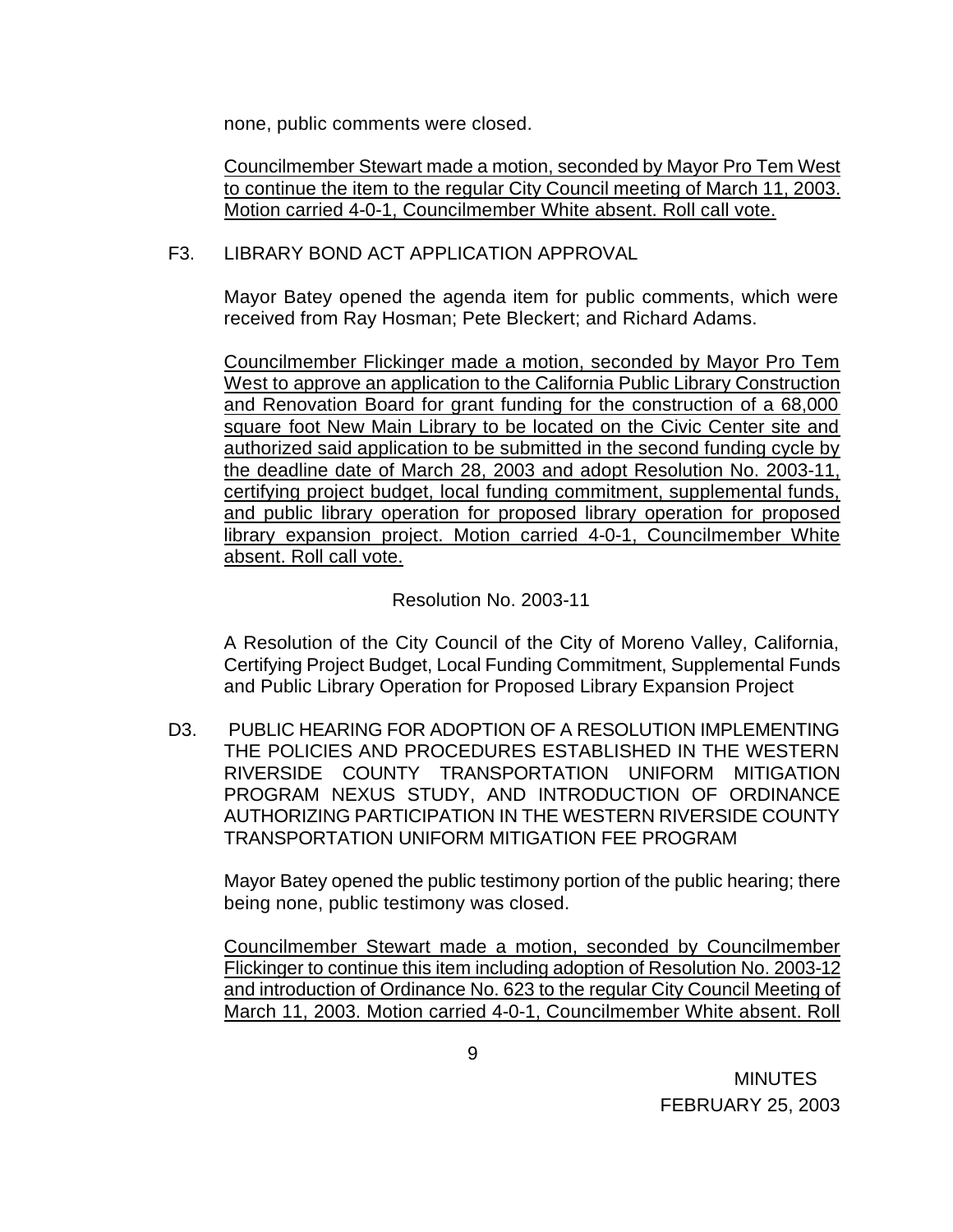call vote.

# **E. ITEMS REMOVED FROM CONSENT CALENDARS FOR DISCUSSION OR SEPARATE ACTION - NONE**

## **AGENDA ORDER**

## PUBLIC COMMENTS **ON ANY SUBJECT NOT ON THE AGENDA** UNDER THE JURISDICTION OF THE CITY COUNCIL ARE AS FOLLOWS:

Michael Lanitis – 13237 Terry Ct.

1) Co-housing proposal

### Daryl C. Terrell – Address matter of record

- 1) Diversity
- 2) City should work together and move forward

### Joe Teague – Address matter of record

1) Police Department

### Priscilla Banks – Address matter of record

- 1) Vehicle License Fees
- 2) Utility User's Tax
- 3) Libraries and Parks

### Ray Hosman – Address matter of record

1) Utility User's Tax – Notice of Intent to Circulate Petition filed on 2/24/03

### Pete Bleckert – Address matter of record

1) Library Bond

# **CLOSING COMMENTS AND/OR REPORTS OF THE CITY COUNCIL, COMMUNITY SERVICES DISTRICT, OR COMMUNITY REDEVELOPMENT AGENCY**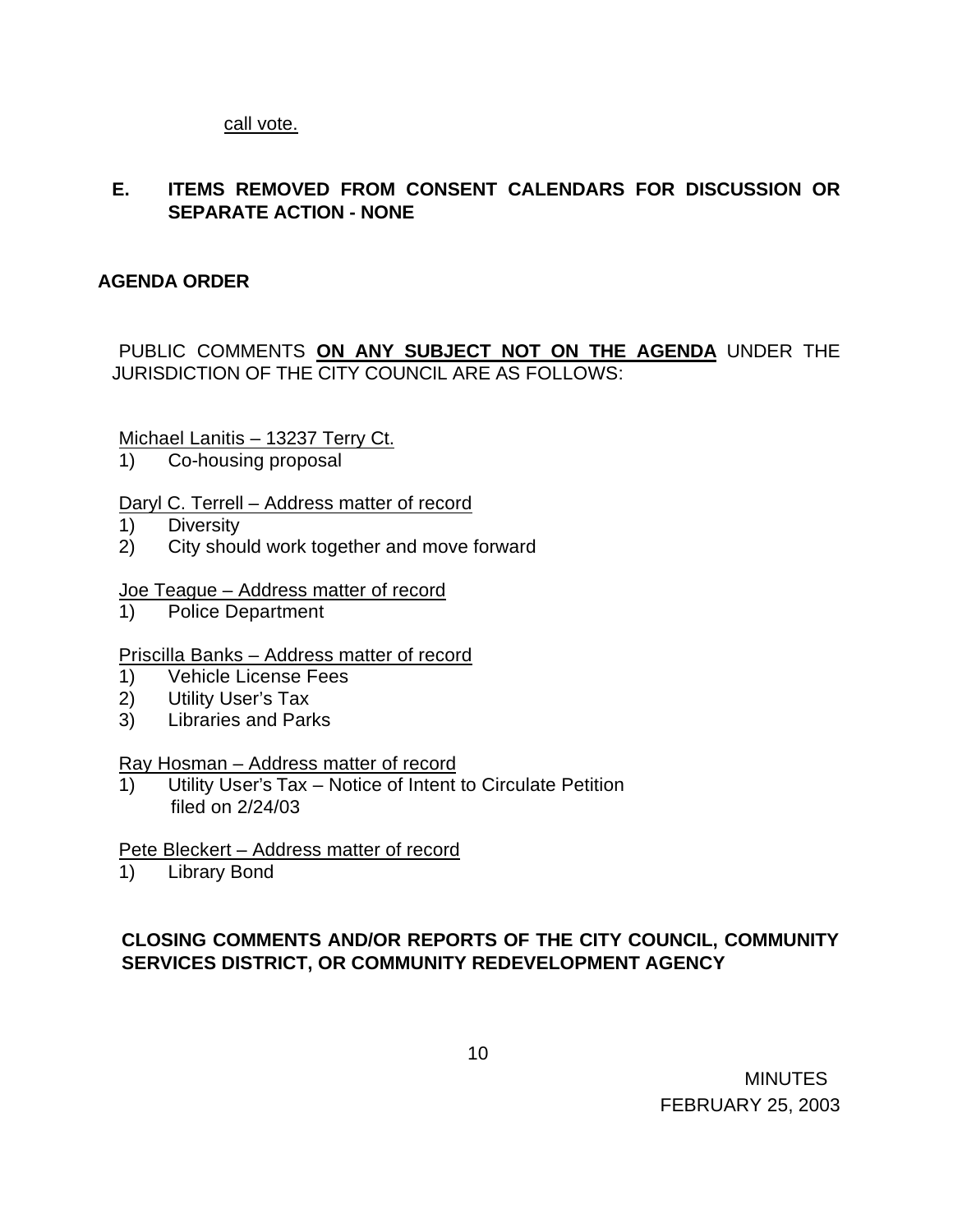Councilmember Stewart

- 1) Stated if the Utility User's Tax is retained the City will be able to add more officers for public safety purposes
- 2) City takes the complaints regarding road construction very seriously
- 3) Stated complaints regarding the Police Department should be written if are valid and they will be investigated
- 4) Invited citizens to give input on proposed library
- 5) County's failure to deal with the homeless issue

#### Mayor Batey

1) Took offense to Supervisor Buster's remarks regarding the City's stand on homeless issues

### **F. REPORTS**

F2. AN ORDINANCE AMENDING SECTION 3.38.120 AND 3.42.110 OF THE MUNICIPAL CODE RELATING TO THE BUILDING COST INDEX FOR RESIDENTIAL AND COMMERCIAL DEVELOPMENT IMPACT FEES

Mayor Batey opened the agenda item for public comments; there being none, public comments were closed.

Councilmember Stewart made a motion, seconded by Mayor Batey to introduce Ordinance No. 622, Amending Sections 3.38.120 and 3.42.110 of Title 3 of the Municipal Code Relating to the Building Cost Index for Residential and Commercial Development Impact Fees. Motion carried 4-0- 1, Councilmember White absent. Roll call vote.

Ordinance No. 622

An Ordinance of the City Council of the City of Moreno Valley, California, Amending Title 3 of the City of Moreno Valley Municipal Code by Amending Section 3.38.120 of Chapter 3.38, Relating to Residential Development Impact Fees, and Amending Section 3.42.110 of Chapter 3.42, Relating to Commercial Development Impact Fees

F4. LEGISLATIVE UPDATE

Mayor Batey opened the agenda item for public comments; there being none, public comments were closed.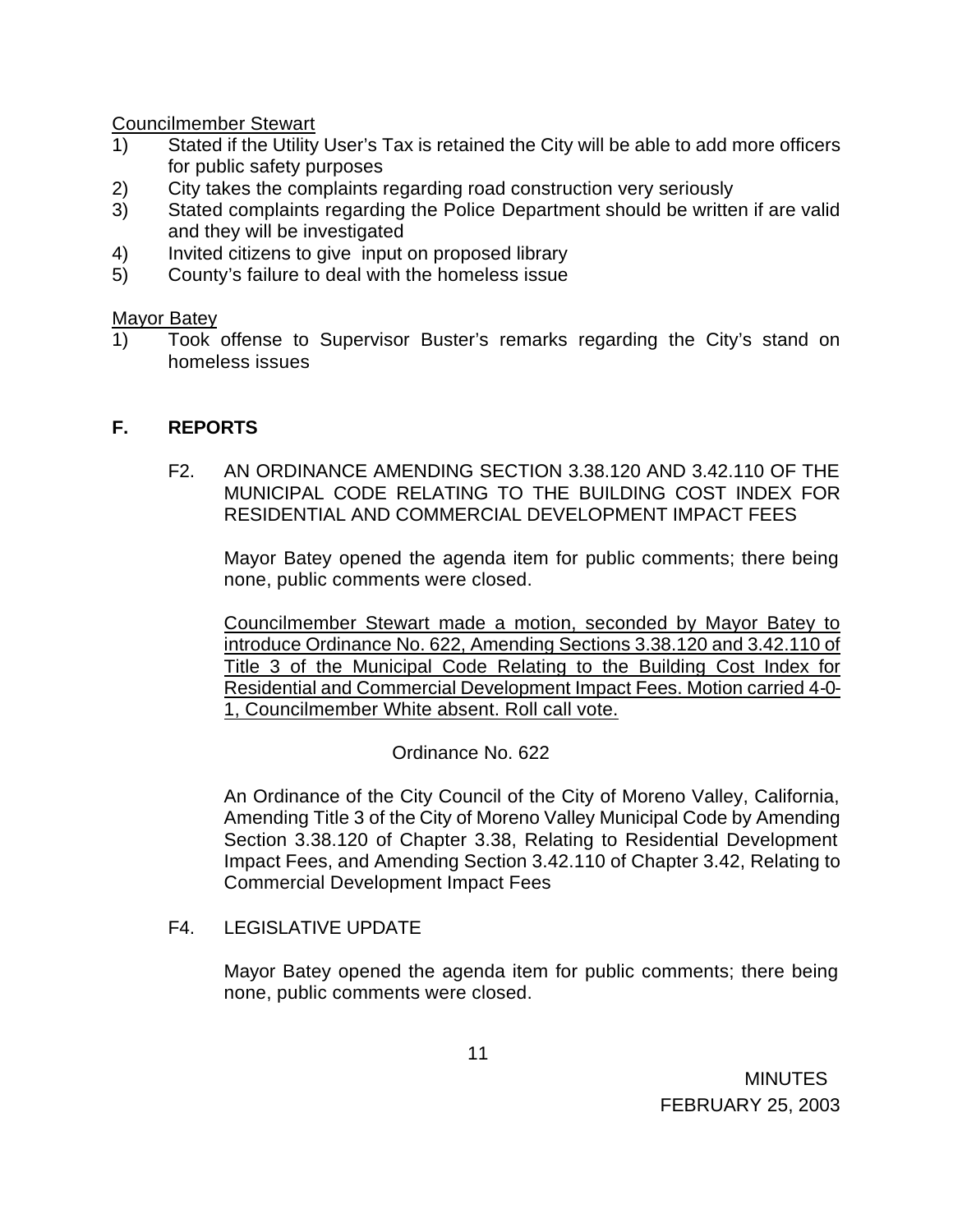Councilmember Stewart made a motion, seconded by Mayor Pro Tem West to receive and file the Legislative Status Report. Motion carried unanimously, Councilmember White absent.

F5. CITY MANAGER'S REPORT (Informational Oral Presentation – not for Council action)

Councilmember Stewart made a motion, seconded by Councilmember Flickinger to add the following item (F6) to the Council agenda. Motion carried 4-0-1, Councilmember White absent. Roll call vote.

F6. APPROPRIATION OF FUNDS FOR THE BIOLOGICAL STUDY AT THE FUTURE CANYON SPRINGS GOLF COURSE

Councilmember Stewart made a motion, seconded by Councilmember Flickinger to appropriate up to \$42,000 from the Zone A Fund balance to complete the biological study. Motion carried 4-0-1, Councilmember White absent. Roll call vote.

Councilmember Stewart made a motion, seconded by Councilmember Flickinger to undo the above action and open the agenda item for public comments. Motion carried 4-0-1-, Councilmember White absent. Roll call vote.

Mayor Batey opened the agenda item for public comments; there being none, public comments were closed.

Councilmember Stewart made a motion, seconded by Councilmember Flickinger to appropriate up to \$42,000 from the Zone A Fund balance to complete the biological study. Motion carried 4-0-1, Councilmember White absent. Roll call vote.

# **G. LEGISLATIVE ACTIONS**

ORDINANCES - 1ST READING AND INTRODUCTION - NONE

ORDINANCES - 2ND READING AND ADOPTION

G1. ORDINANCE NO. 616, AN ORDINANCE OF THE CITY COUNCIL OF THE CITY OF MORENO VALLEY, CALIFORNIA, AMENDING TITLE 9 OF THE MORENO VALLEY MUNICIPAL CODE BY AMENDING CHAPTERS 9.03,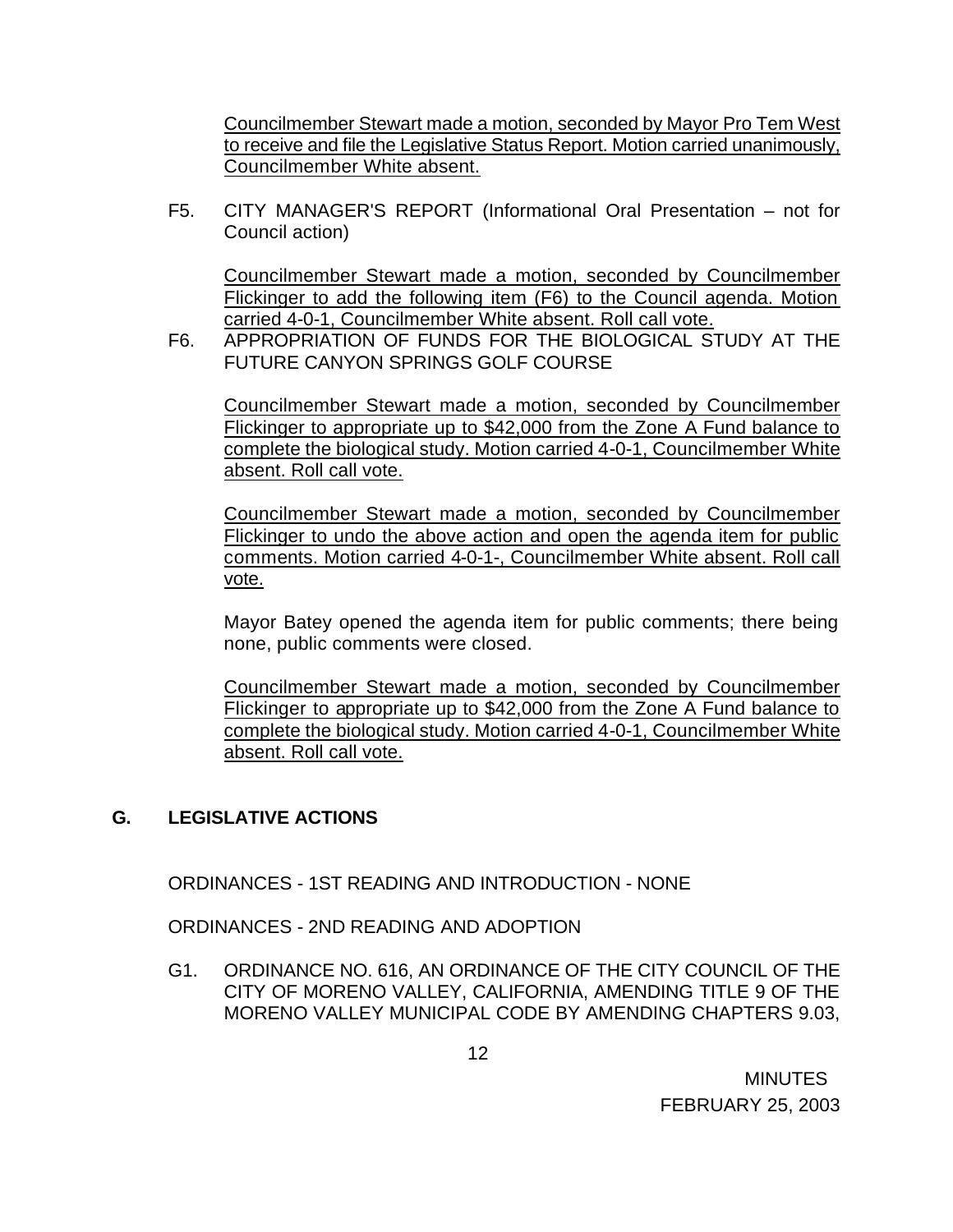9.04, 9.05, 9.07, 9.08, 9.09, 9.11, 9.13 AND 9.16, ADDING A NEW CHAPTER 9.17 REGARDING LANDSCAPE REQUIREMENTS; AND REPEALING ORDINANCE NO. 247, "CITY OF MORENO VALLEY LANDSCAPE DEVELOPMENT GUIDELINES AND SPECIFICATIONS" (RECEIVED FIRST READING AND INTRODUCTION FEBRUARY 11, 2003 ON A 5-0 VOTE)

Councilmember Flickinger made a motion, seconded by Councilmember Stewart to adopt Ordinance No. 616. Motion carried 4-0-1, Councilmember White absent. Roll call vote.

# Ordinance No. 616

 An Ordinance of the City Council of the City of Moreno Valley, California, Amending Title 9 of the Moreno Valley Municipal Code by Amending Chapters 9.03, 9.04, 9.05, 9.07, 9.08, 9.09, 9.11, 9.13 and 9.16, Adding a New Chapter 9.17 Regarding Landscape Requirements; and Repealing Ordinance No. 247, "City of Moreno Valley Landscape Development Guidelines and Specifications"

ORDINANCES - URGENCY ORDINANCES – NONE

RESOLUTIONS – NONE

# **CLOSED SESSION - NONE**

# **REPORT OF ACTION FROM CLOSED SESSION BY CITY ATTORNEY, IF ANY - NONE**

### **ADJOURNMENT**

There being no further business to conduct, the meeting was adjourned at 10:35 p.m. by unanimous informal consent.

Submitted by:

Alice Reed, City Clerk Secretary, Moreno Valley Community Services District

\_\_\_\_\_\_\_\_\_\_\_\_\_\_\_\_\_\_\_\_\_\_\_\_\_\_\_\_\_\_\_\_\_\_